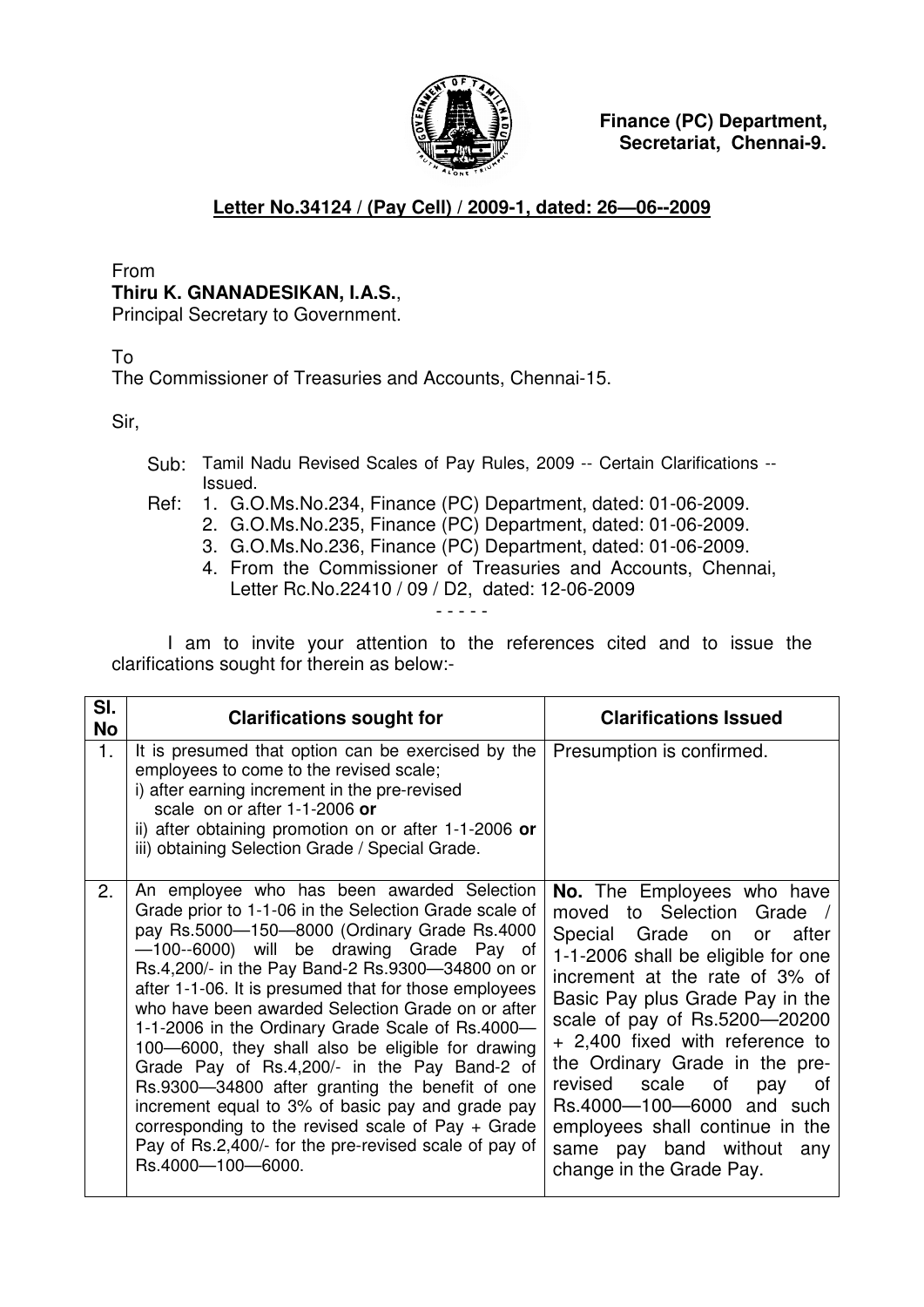| SI.<br>No | <b>Clarifications sought for</b>                                                                                                                                                                                                                                                                                                                                                                                                                                                                                                                                                                                                                                                                                                                                                                                                                                                                                                                                  | <b>Clarifications Issued</b>                                                                                                                                                                                                                                                                                                                                                                                                                                                                                                                                                                                                                                                                                                                 |
|-----------|-------------------------------------------------------------------------------------------------------------------------------------------------------------------------------------------------------------------------------------------------------------------------------------------------------------------------------------------------------------------------------------------------------------------------------------------------------------------------------------------------------------------------------------------------------------------------------------------------------------------------------------------------------------------------------------------------------------------------------------------------------------------------------------------------------------------------------------------------------------------------------------------------------------------------------------------------------------------|----------------------------------------------------------------------------------------------------------------------------------------------------------------------------------------------------------------------------------------------------------------------------------------------------------------------------------------------------------------------------------------------------------------------------------------------------------------------------------------------------------------------------------------------------------------------------------------------------------------------------------------------------------------------------------------------------------------------------------------------|
| 3.        | In the pre-revised scales of pay, the employees<br>on promotion have the option of fixing their pay<br>in the prescribed post after earning an increment<br>in the lower post under FR 22 $(1)(a)(i)$ . It may<br>kindly be confirmed whether the same option<br>can be exercised in the revised pay structure<br>and if so, the mode of fixation may kindly be<br>clarified.                                                                                                                                                                                                                                                                                                                                                                                                                                                                                                                                                                                     | A Government Employee promoted<br>on or after 1-1-2006 in the pre-<br>revised pay scale may opt to have<br>his pay fixed in the revised pay<br>scale after earning an increment in<br>the lower post under $FR 22(1)$ (a) (i)<br>in the pre-revised scale. On the date<br>of promotion difference in Grade<br>Pay among the feeder post and<br>promotion post shall be allowed.<br>The pay shall be regulated in the<br>promotion post after sanctioning<br>three per cent of basic pay including<br>grade pay on the normal date of<br>increment in the lower post and then<br>another three per cent of basic pay<br>including grade pay in the promotion<br>post shall be granted.                                                        |
| 4.        | It has been ordered that for some of the posts in<br>the pre-revised scales at Rs.5500-175-9000<br>& Rs.5700-175-9200 the scale of pay has<br>upgraded as Rs.7000-225-11500.<br>been<br>Similarly, the scale of pay of Rs.6500-200-<br>10500 has been upgraded as Rs.7500-250-<br>12000. It has been ordered that the above<br>upgraded scales take effect from 12-12-2007. In<br>this connection, it is presumed that the<br>employees in the pay scales before upgradation<br>can exercise their option to remain in the<br>pre-revised scale and have their pay fixed in the<br>upgraded scales of Rs.7000-11500 / Rs.7500-<br>12000 on or after 12-12-2007 under FR 22 (1)(a)(i),<br>FR 22 B and then opt for fixing their pay in the<br>revised scale of pay, which may be done by<br>multiplying 1.86 factor on the date of such<br>fixation. In such cases, it is presumed that the<br>employees have to forego their arrears up to the<br>above fixation. | The employees opting for the<br>upgraded<br>scales in<br>the<br>pre-<br>revised scales (i.e) Rs.7000-<br>11500 / Rs.7500-12000 shall be<br>entitled for fixation of pay in the<br>upgraded pre-revised scale of<br>effect<br>with<br>from<br>pay<br>12-12-2007 with reference to<br>the provisions under FR 23 as<br>followed in the fixation of pay of<br>Section Officers<br>Assistant<br>in.<br>Secretariat and then under the<br>revised scale adopting fitment<br>benefit as per Rule 4(1) of Tamil<br>Nadu Revised Scales of Pay<br>Rules, 2009. The employees<br>opting for fixation of pay in the<br>revised pay scales with effect<br>from $12 - 12 - 2007$ shall have to<br>forego the arrears upto the date<br>of above fixation. |
| 5.        | It is stated that in the pre-revised pay scales<br>certain categories of employees were enjoying<br>higher start of pay / incentive / advance<br>increment, etc., by virtue of acquiring higher<br>qualification / passing of departmental tests. It is<br>presumed that the above scheme may be<br>continued in the revised structure by awarding<br>increments as per the quantum prescribed.                                                                                                                                                                                                                                                                                                                                                                                                                                                                                                                                                                   | Presumption is<br>confirmed.<br>However such higher start /<br>incentive increments / advance<br>increments sanctioned in the<br>pre-revised pay scales and taken<br>into account while fixing the pay<br>in the revised pay scales, shall<br>not be granted again in the<br>revised pay scales.                                                                                                                                                                                                                                                                                                                                                                                                                                             |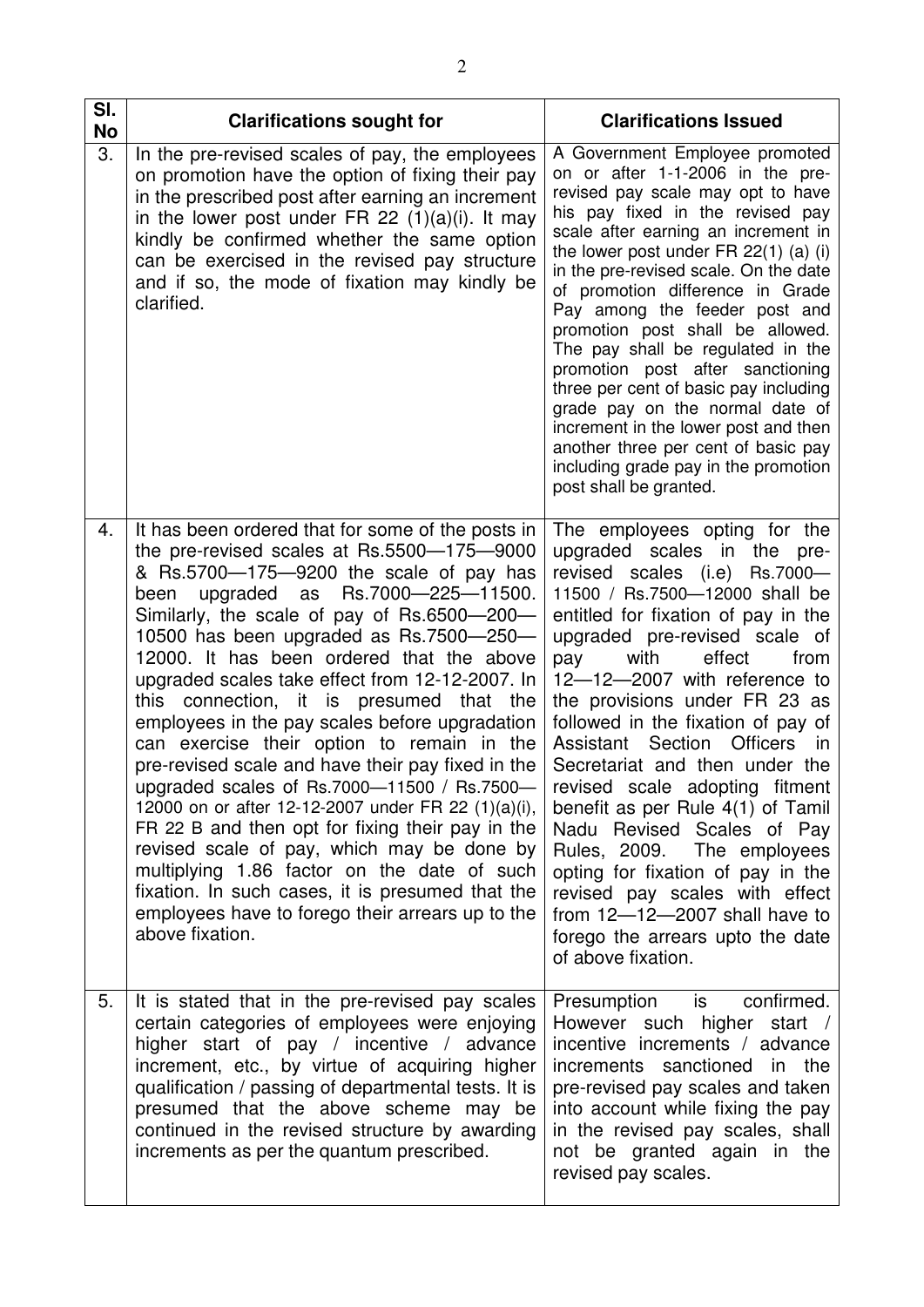| SI.<br><b>No</b> | <b>Clarifications sought for</b>                                                                                                                                                                                                                                                                                                                                                                                                                                                                                                                                              | <b>Clarifications Issued</b>                                                                                                                                                                                                                                                                                                                                                                                                                                                                                                                                                                                                                                                                                                                                                                                                                                                                         |
|------------------|-------------------------------------------------------------------------------------------------------------------------------------------------------------------------------------------------------------------------------------------------------------------------------------------------------------------------------------------------------------------------------------------------------------------------------------------------------------------------------------------------------------------------------------------------------------------------------|------------------------------------------------------------------------------------------------------------------------------------------------------------------------------------------------------------------------------------------------------------------------------------------------------------------------------------------------------------------------------------------------------------------------------------------------------------------------------------------------------------------------------------------------------------------------------------------------------------------------------------------------------------------------------------------------------------------------------------------------------------------------------------------------------------------------------------------------------------------------------------------------------|
| 6.               | In certain cases the option may be exercised at<br>a later date thereby resulting lesser/nil drawal of<br>arrears, which may be lesser than the 3 months<br>Interim Arrears already paid as on 1-1-2009. In<br>such cases, it may kindly be clarified as how to<br>regulate the Interim Arrears paid.                                                                                                                                                                                                                                                                         | In the case of employees opting for<br>revised scale of pay at a later date<br>beyond 1-1-2006<br>by virtue of<br>the<br>foregoing<br>thereby<br>arrears<br>resulting lesser / nil drawal of<br>arrears, in such cases the Interim<br>Arrears shall be recovered from the<br>salary of the employees concerned<br>in subsequent months spreading<br>over a maximum period of 10<br>months or from DCRG in case of<br>employees retiring within the said<br>period. Further, in the case of<br>employees who opt for a later date<br>after 1-1-2006, the<br>pay<br>fixing<br>authorities shall also simultaneously<br>obtain a declaration along with the<br>option form from the individual<br>employees to the effect that they<br>agree to repay the excess paid<br>of interim<br>amount<br>arrears<br>in.<br>instalments or from the DCRG in<br>case of retiring employees as the<br>case may be. |
| 7.               | In the Government Order third cited, it has been<br>ordered that the revised ceiling on Medical<br>Reimbursement will have to be reckoned from<br>the date they have opted to come over to the<br>revised pay scales.                                                                                                                                                                                                                                                                                                                                                         | The<br>employees<br>opting<br>for<br>subsequent date after 1-1-2006 will<br>be comparatively very less. Hence<br>30%<br>ceiling<br>the<br>medical<br>on<br>re-imbursement should be reckoned<br>based on the notional pay including<br>Grade Pay that the employee would<br>have been entitled had he opted for<br>the revised pay scales on 1-1-2006.                                                                                                                                                                                                                                                                                                                                                                                                                                                                                                                                               |
| 8.               | It is ordered in the Pension G.O. that the<br>monetary benefit should be given effect from<br>1-1-07. In this connection, it is requested to<br>clarify whether this order is applicable for one<br>time payment of difference of amount for<br>encashment of Earned Leave / Unearned Leave<br>on Private Affairs / DCRG. due to the revision of<br>new scale as on 1-1-06 for the retirees from<br>1-1-06 to $31-12-06$ . If so, it may kindly be stated<br>whether the differential amount for the retirees<br>during the above period may be paid in three<br>instalments. | As the employees retired between<br>and 31-12-2006<br>1-1-2006<br>are<br>entitled for notional pay fixation in<br>the revised scales of pay, the<br>undrawn pay shall be reckoned for<br>sanctioning pensionary<br>benefits<br>consequent on the implementation<br>of the Revised Scales of Pay.<br>Therefore, the difference amount of<br>encashment of Earned Leave /<br>Unearned Leave on Private Affairs /<br>DCRG due to revision of scales of<br>pay in respect of the retirees from<br>1-1-2006 to 31-05-2009 shall be<br>disbursed in three equal annual<br>instalments as specified in the<br>Government Orders cited.                                                                                                                                                                                                                                                                      |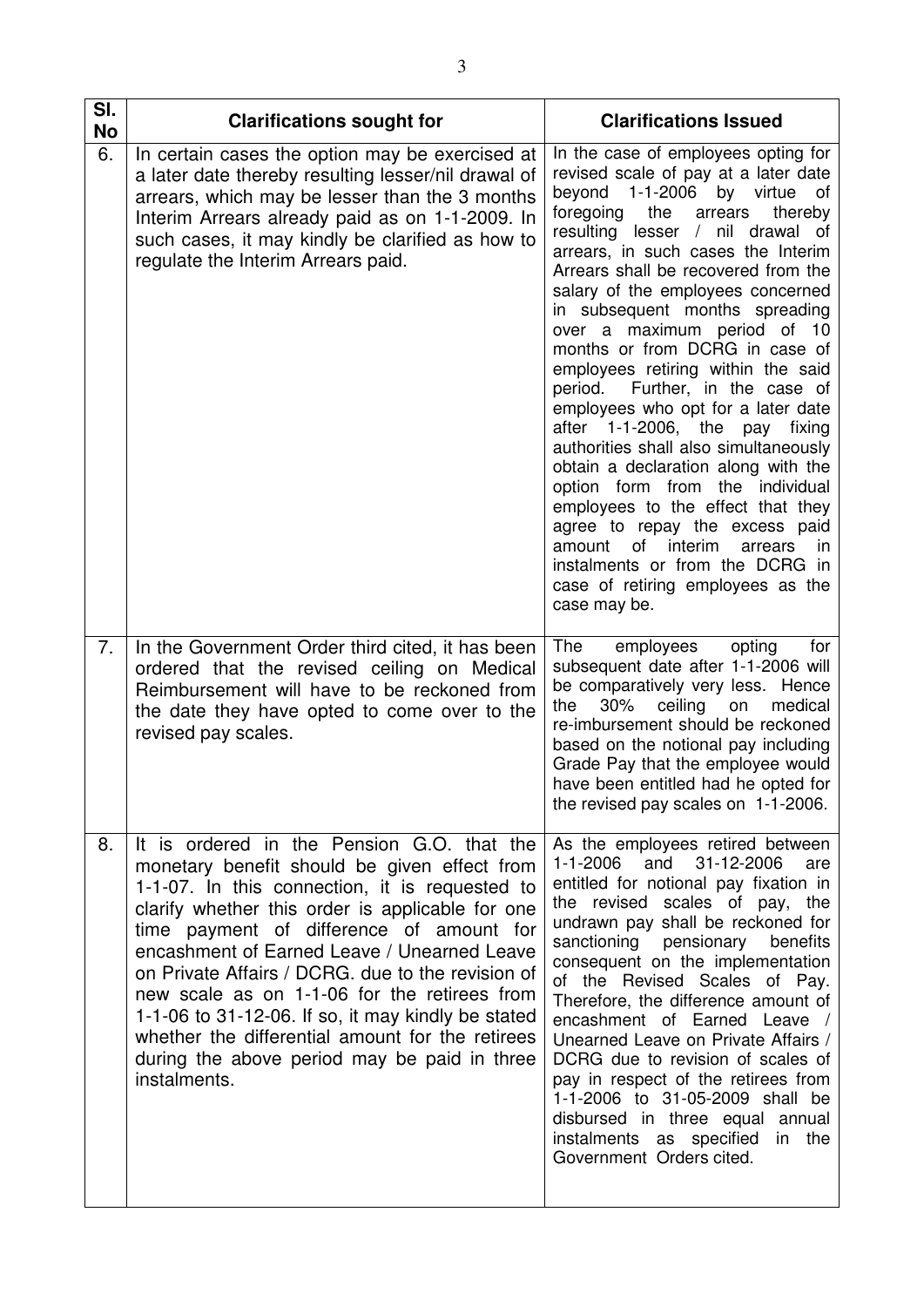| SI.<br><b>No</b> | <b>Clarifications sought for</b>                                                                                                                                                                                                                                                                                                                                                                                                                                                                                                                                                                                                                           | <b>Clarifications Issued</b>                                                                                                                                                                                                                                                                                                                                                                                                                                                                                                                                                                                                                                      |
|------------------|------------------------------------------------------------------------------------------------------------------------------------------------------------------------------------------------------------------------------------------------------------------------------------------------------------------------------------------------------------------------------------------------------------------------------------------------------------------------------------------------------------------------------------------------------------------------------------------------------------------------------------------------------------|-------------------------------------------------------------------------------------------------------------------------------------------------------------------------------------------------------------------------------------------------------------------------------------------------------------------------------------------------------------------------------------------------------------------------------------------------------------------------------------------------------------------------------------------------------------------------------------------------------------------------------------------------------------------|
| 9.               | The upper ceiling limit for pension is fixed as<br>50% of the maximum pay, that is Rs.67,000 $+$<br>Grade Pay Rs.10,000/-. The ready reckoner has<br>been prepared upto Rs.49,494/- (maximum). It<br>is presumed that the amount to be restricted to<br>upper ceiling limit fixed is Rs.38,500/- (i.e.<br>$\text{Rs.67,000} + \text{Rs.10,000} = \text{Rs.77,000} / 2 = \text{Rs.38,500}$                                                                                                                                                                                                                                                                  | <b>The</b><br>Yes.<br>is.<br>presumption<br>confirmed.                                                                                                                                                                                                                                                                                                                                                                                                                                                                                                                                                                                                            |
| 10               | As per G.O.Ms.No. 200, Finance (Pay Cell)<br>Department, dated: 18-5-99, the employees who<br>have retired prior to 1-1-2006 are eligible for<br>pension at the rate of half of pay last drawn or<br>half of the minimum of the time scale of the<br>posts in which the pensioners served, whichever<br>is beneficial. It may kindly be clarified whether<br>the same provisions in the G.O. may be applied<br>for revising the pension of such pensioners. It<br>may also be clarified whether the benefit under<br>200, Finance<br>G.O.Ms.No.<br>(Pay)<br>Cell)<br>Department, dated: 18-5-99 may be extended to<br>those who retired prior to 1-1-2006. | In cases where the quantum of<br>Pension / Family Pension with<br>reference to 50% / 30% of the<br>minimum of the time scale of pay of<br>the post with effect from 1-1-2006 is<br>higher than the quantum of revised<br>pension indicated in Annexure--V of<br>G.O. second cited, in such cases<br>alone the Pension should be fixed<br>with reference to para 2(vi) of the<br>G.O. second cited. The benefit of<br>50% / 30% Pension / Family<br>Pension with reference to minimum<br>of the revised time scale of pay of<br>the post held by such employees as<br>on 1-1-2006 shall also apply to the<br>employees retired / died prior to<br>$1 - 1 - 2006$ . |
| 11               | In the case of persons transferred from one office to<br>another unit may be clarified that without calling for<br>the Pay Drawn particulars from the previous station,<br>the same may be obtained from the Service Register<br>of the individuals concerned in order to avoid the<br>delay in claiming the arrears.                                                                                                                                                                                                                                                                                                                                      | Yes.<br>However, Non--Drawal<br>Certificate may be obtained from<br>the previous office where the<br>individual employees<br>worked<br>before claiming arrears.                                                                                                                                                                                                                                                                                                                                                                                                                                                                                                   |
| 12               | In respect of the employees on Foreign Service, it is<br>presumed that the fixation of pay will be done by the<br>Department of the individual concerned and Foreign<br>employer will make payment of arrears for the<br>service rendered in Foreign Service, while, for the<br>services rendered in the Government side, the<br>respective Departmental Officer will be making<br>payment of arrears.                                                                                                                                                                                                                                                     | <b>Yes.</b> Presumption is confirmed.                                                                                                                                                                                                                                                                                                                                                                                                                                                                                                                                                                                                                             |
| 13               | Whether entries have to be made regarding the<br>payment of Pay Commission Arrears in the<br>Service Register of the employees concerned?                                                                                                                                                                                                                                                                                                                                                                                                                                                                                                                  | Yes. In addition to opening separate<br>Register for this purpose as ordered<br>in the G.O cited, entries on the<br>entitled arrears amount shall be<br>made in the Service Registers of the<br>individual employees, so that the<br>employees on transfer can claim the<br>subsequent instalments of arrears in<br>the office in which they are working<br>on the strength of the entries made<br>in the Service Register.                                                                                                                                                                                                                                       |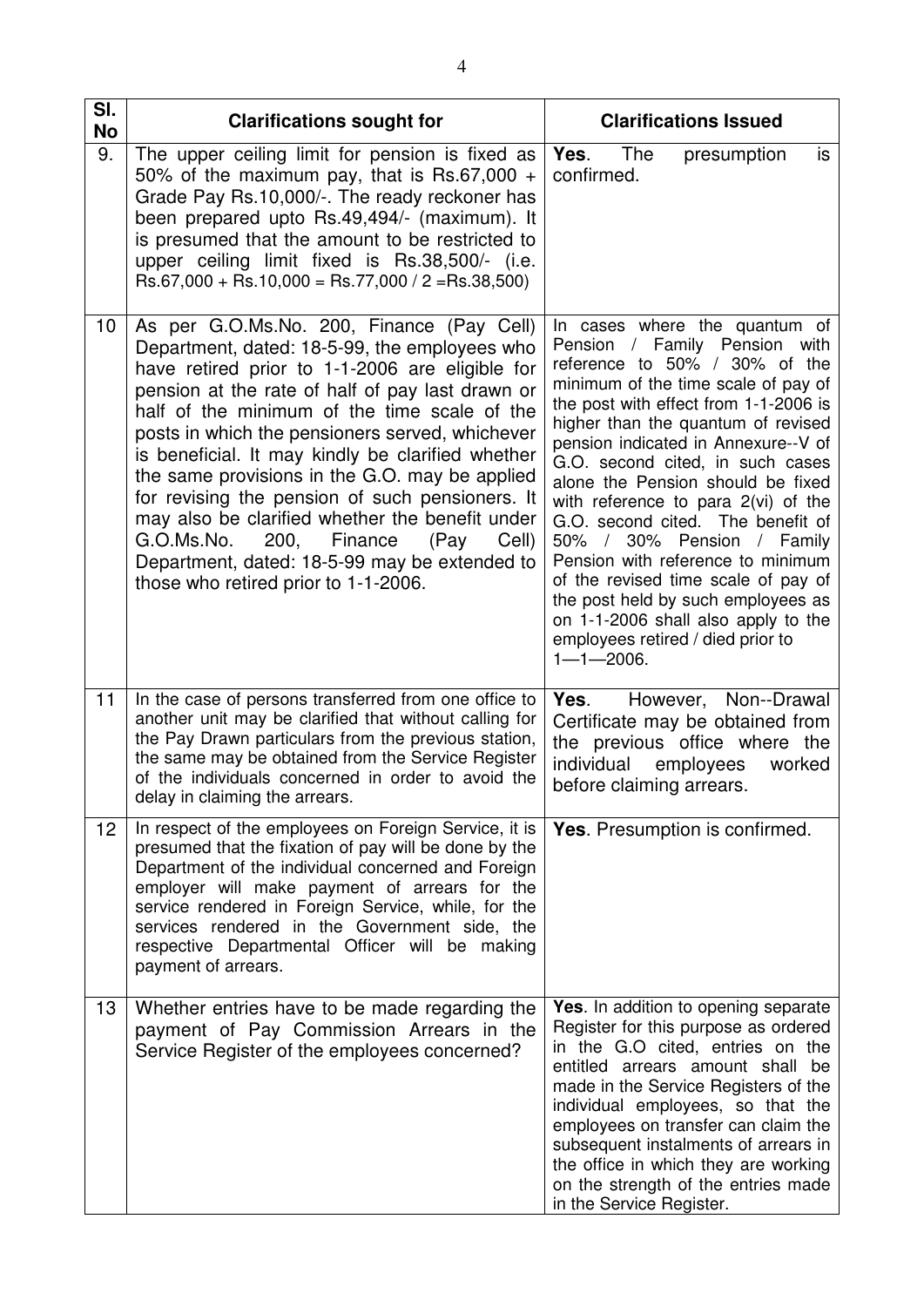| SI.<br><b>No</b> | <b>Clarifications sought for</b>                                                                                                                                                                                                                                                                                                    | <b>Clarifications Issued</b>                                                                                                                                                                                                                                                                                                                                                                                                                                                                           |
|------------------|-------------------------------------------------------------------------------------------------------------------------------------------------------------------------------------------------------------------------------------------------------------------------------------------------------------------------------------|--------------------------------------------------------------------------------------------------------------------------------------------------------------------------------------------------------------------------------------------------------------------------------------------------------------------------------------------------------------------------------------------------------------------------------------------------------------------------------------------------------|
| 14               | In the case of employees whose increment falls on<br>$1^{\rm st}$<br>January 2006, it is presumed that such<br>employees shall have the option to draw the<br>increments either in the existing scale or in the<br>revised scale of pay.                                                                                            | <b>Yes.</b> The presumption is confirmed.                                                                                                                                                                                                                                                                                                                                                                                                                                                              |
| 15               | Methodology for rounding off:-<br>Whether rounding off to the next multiple of 10 has<br>to be done in terms of rupees or even a paise has to<br>be rounded off to multiple of 10 while sanctioning<br>increments?                                                                                                                  | the case of calculation<br>of<br>In.<br>increment under the revised pay<br>structure fraction of a rupee (i.e. 99<br>paise and below) should be ignored.<br>But any amount of a rupee or more<br>should be rounded off to the next<br>multiple of 10. To illustrate, if the<br>amount of increment comes to<br>Rs.750.70 paise, then the amount<br>has to rounded off to Rs. 750/- only<br>and if the amount of increment<br>works out to Rs.751/-, then only it<br>shall be rounded off to Rs. 760/-. |
| 16               | Whether the commutation difference consequent on<br>revision of scale of pay of employees retired<br>between 1-1-2006 and 31-5-2009 and consequent<br>revision of pension has to calculate with reference to<br>old commutation table or the, revised table given in<br>G.O.Ms.No.235, Finance (PC) Department, dated:<br>1-6-2009? | In these cases the commutation<br>based on the revised pension shall<br>be calculated with reference to the<br>revised table and the commutation<br>amount drawn with reference to old<br>rate shall be adjusted and the<br>difference amount of commutation<br>so calculated shall be paid in three<br>instalments.                                                                                                                                                                                   |

Yours faithfully,

Guidhou

for Principal Secretary to Government.

## **Copy to:**

All Secretaries to Government.

The Secretary, Legislative Assembly, Secretariat, Chennai-600 009.

The Secretary to the Governor, Chennai--32.

The Comptroller, Governors Household, Raj Bhavan, Chennai-32.

The Governor's Secretariat, Raj Bhavan, Guindy, Chennai- 600 032.

All Departments of Secretariat(OP / Bills), Chennai – 9.

All Heads of Departments.

All Collectors / All District Judges / All Chief Judicial Magistrates.

The Accountant General (Accounts & Entitlements), Chennai- 600 018.

The Accountant General (Accounts & Entitlements) Chennai-600 018 (By name).